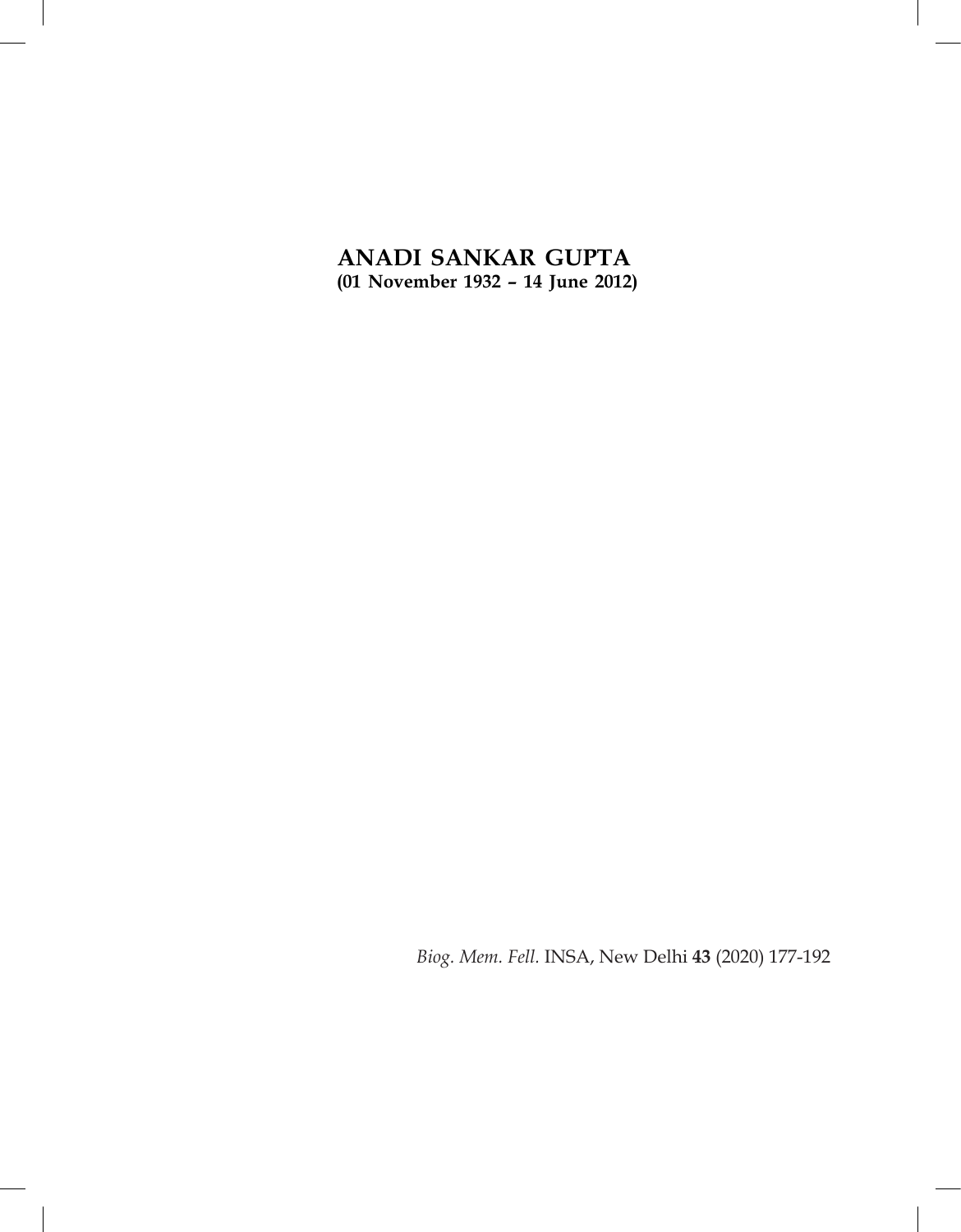

A.S. Gubta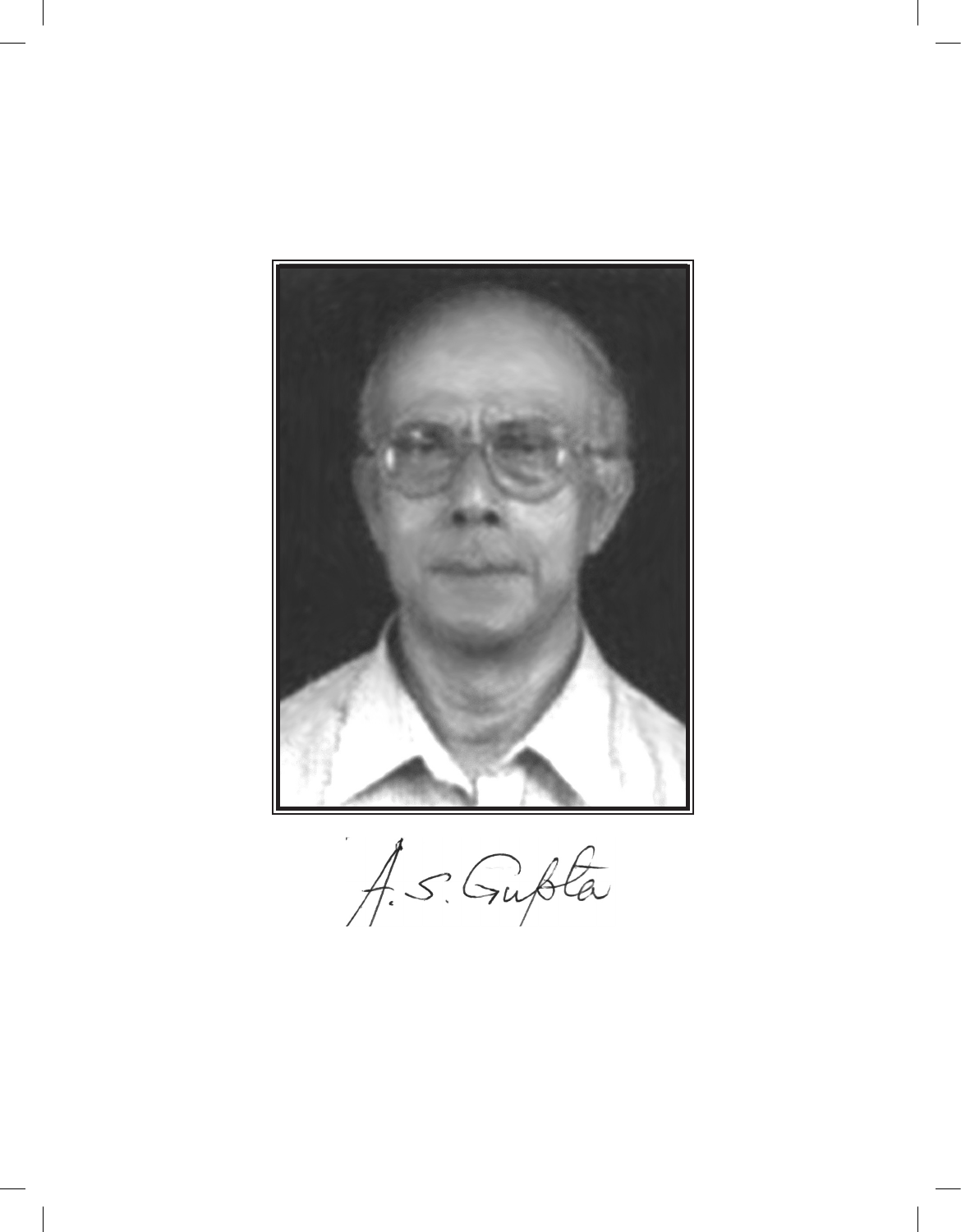## **ANADI SANKAR GUPTA (1932 – 2012)**

### **Elected Fellow 1980**

NADI SANKAR GUPTA passed away on June 14, 2012 in Kolkata leaving ANADI SANKAR GUPTA passed away on June 14, 2012 in Kolkata leaving<br>behind his wife Mrs. Purabi Gupta, daughter Mrs. Debjani Banerjee, son-in-law Mr. Banibrata Banerjee and grandson Mr. Rajkumar Banerjee. Professor Gupta was living at Prembazaar, near to IIT Campus. He was born to Pramode Chandra and Usharani Gupta at Goila of the Barisal District in the then British India (now in Bangladesh) in the year 1932 ( $1<sup>st</sup>$  November). He was having eight brothers and four sisters and he himself was fourth in the series. His father was a Mining Engineer working at that time in Asansol, West Bengal, where young Anadi started his schooling at Domohani Kelejora High School. A small incident occurred at that school and it was narrated by his father (in mid '70 while he visited his loving son Anadi (Moni)) to the author who was a Ph.D. scholar working under Professor Gupta at that time. His father said, *while Moni was studying in class VII, a school inspector (British sahib) visited that unknown school where mostly students from colliery workers were studying. The Headmaster requested the inspector to recommend several things for running the school. Hearing the request, the inspector replied "*ok if anyone of your students can answer one of my questions, then only, I will recommend everything to the government. So, tell me, to whom shall I ask the question?" *All the teachers univocally said* "if you have no choice about the class, then kindly ask the question to Anadi who is the first boy in class VII. He secures full marks in all the subjects". *The inspector asked the question and Moni answered it through a quotation from Shakespeare. The inspector was an ardent lover of Shakespeare. He was very excited and instantly embraced the young bright student and said* "I never expected such an answer from a young boy like you." This was the initial journey of Anadi Sankar Gupta. However, he studied in that school during 1941–45 and later was admitted in Ushagram Boys High School in class IX. He passed Matriculation examination in 1st Division in the year 1948 securing Third position in Calcutta University out of about 60,000 students. He received gold medal for securing highest marks in Bengali (vernacular) in the Matriculation examination along with several medals for other subjects like Mathematics, Sanskrit, History, etc. He also received free studentship to pursue Higher Education in College. He studied Intermediate Science at Presidency College in Calcutta during the year 1948-1950 and passed in First Division by securing Fourth Position in the University of Calcutta with Physics, Chemistry, Mathematics, Botany, English and Bengali as his subjects. With full scholarship he completed his bachelor's degree in 1952 from Presidency College with First Class Honors in Mathematics along with subjects Physics and Chemistry and secured fourth position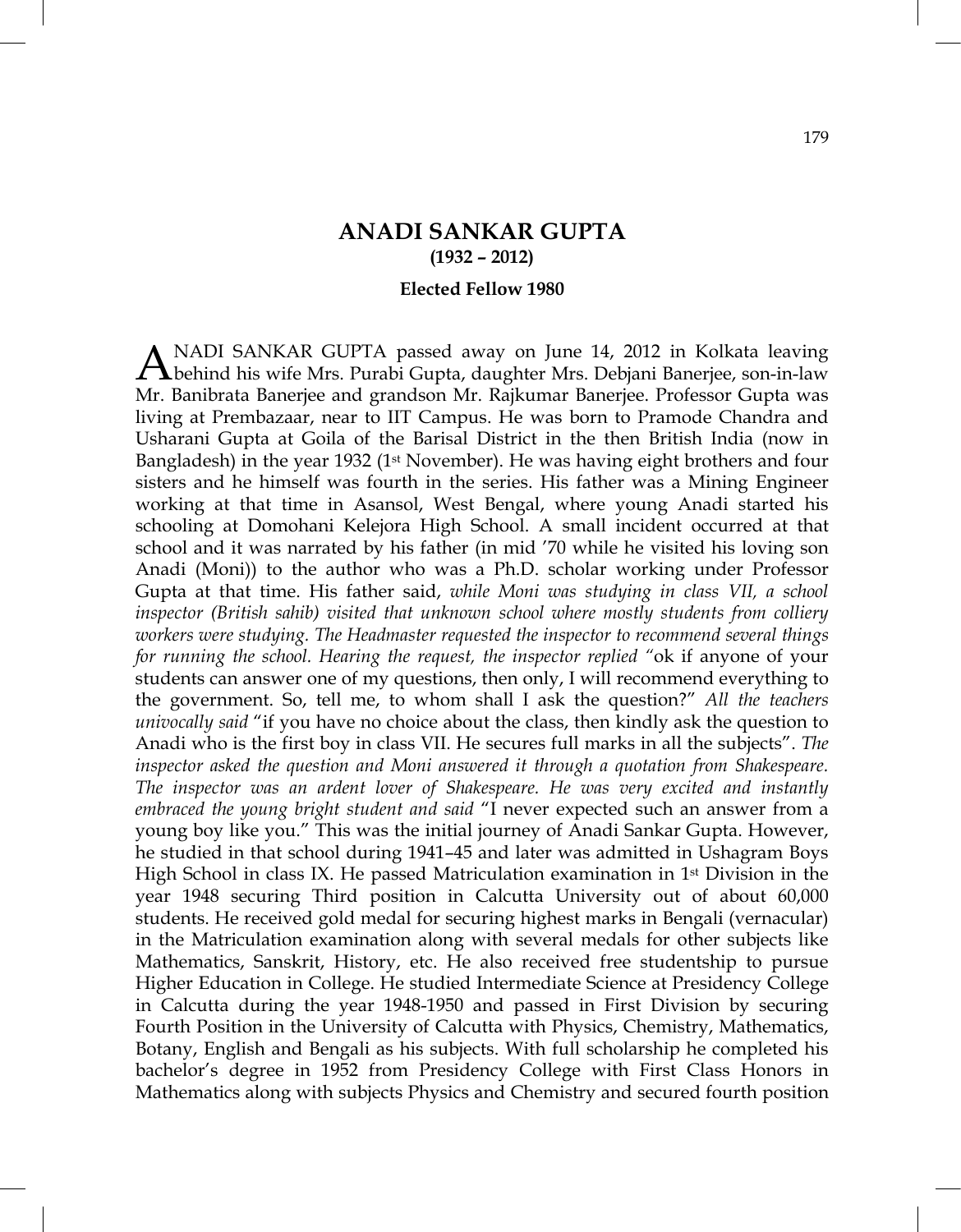#### 180 *Biographical Memoirs*

in Calcutta University. During this time he won McCann Medal for proficiency in Mathematics and scholarship for further studies. He passed M.Sc. with first class 2nd in rank in Applied Mathematics from University College of Science, Calcutta University in the year 1954 and Ph.D. from Indian Institute of Technology, Kharagpur in the year 1958 based on the thesis entitled "On Compressible Flows with Heat Transfer". His Ph.D. supervisor was a renowned physicist Late Professor G. Bandyopadhyay.

 While pursuing his research work for Ph.D. degree he joined in the same Department of Mathematics, IIT Kharagpur as an Assistant Lecturer in the year 1957. He married Purabi in the year 1959 and their only daughter Debjani was born in the year 1961.

 He visited the Department of Applied Mathematics and Theoretical Physics, University of Cambridge, England during the year 1961-62 as a Colombo Plan Scholar. There he was associated with Sir G.K. Batchelor, L.N. Howard etc. and during this visit the remarkable contribution "Semi-circle theorem" came up. In 1966, he was awarded D.Sc. degree by IIT Kharagpur based on his seminal works presented in the thesis "Stability and Heat Transfer in Fluid Flows". In the year 1968, he was promoted to the post of Professor in the Department of Mathematics of IIT Kharagpur. He became Head of the department in the year 1976 and continued as head till 1979 before joining as a Visiting Professor in the Department of Mechanical Engineering & Applied Mechanics, University of Michigan at Ann Arbor, U.S.A. and continued there till 1981. During his stay in USA, Professor Gupta acted as a reviewer of the Reviewing Journals (I) Zentralblatt für Mathematike (Germany), and (II) Mathematical Reviews (USA). This time he was associated with Professor C.S. Yih.

 Professor Gupta was the President of Annual Congress of the Indian Society of Theoretical and Applied Mechanics in 1985, Annual Congress of the National Society of Fluid Mechanics and Fluid Power in 1990 and Annual Congress of Indian Mathematical Society in 1999. He wrote a book entitled *Calculus of Variations with Applications,* published by Prentice Hall of India, New Delhi. He was in the editorial board of several international journals and continued till the last date of his life.

 Even after retirement in 1993, Dr. Gupta was actively involved in research and rendered his services to IIT Kharagpur as Emeritus Professor and INSA Honorary Scientist in the Department of Mathematics. IIT Kharagpur made a rare distinction by conferring Professor Gupta as Life Fellow of IIT Kharagpur. Till the last date of his living in this eternal world, he served concurrently as Emeritus Professorship, INSA Honorary Scientist and Life Fellow of IIT Kharagpur.

 His father Mr. Pramode Chandra Gupta had a great influence in shaping Professor Gupta's life in particular, value of time and determination in achieving the goal. He was always focused on his objective along with positive thinking. His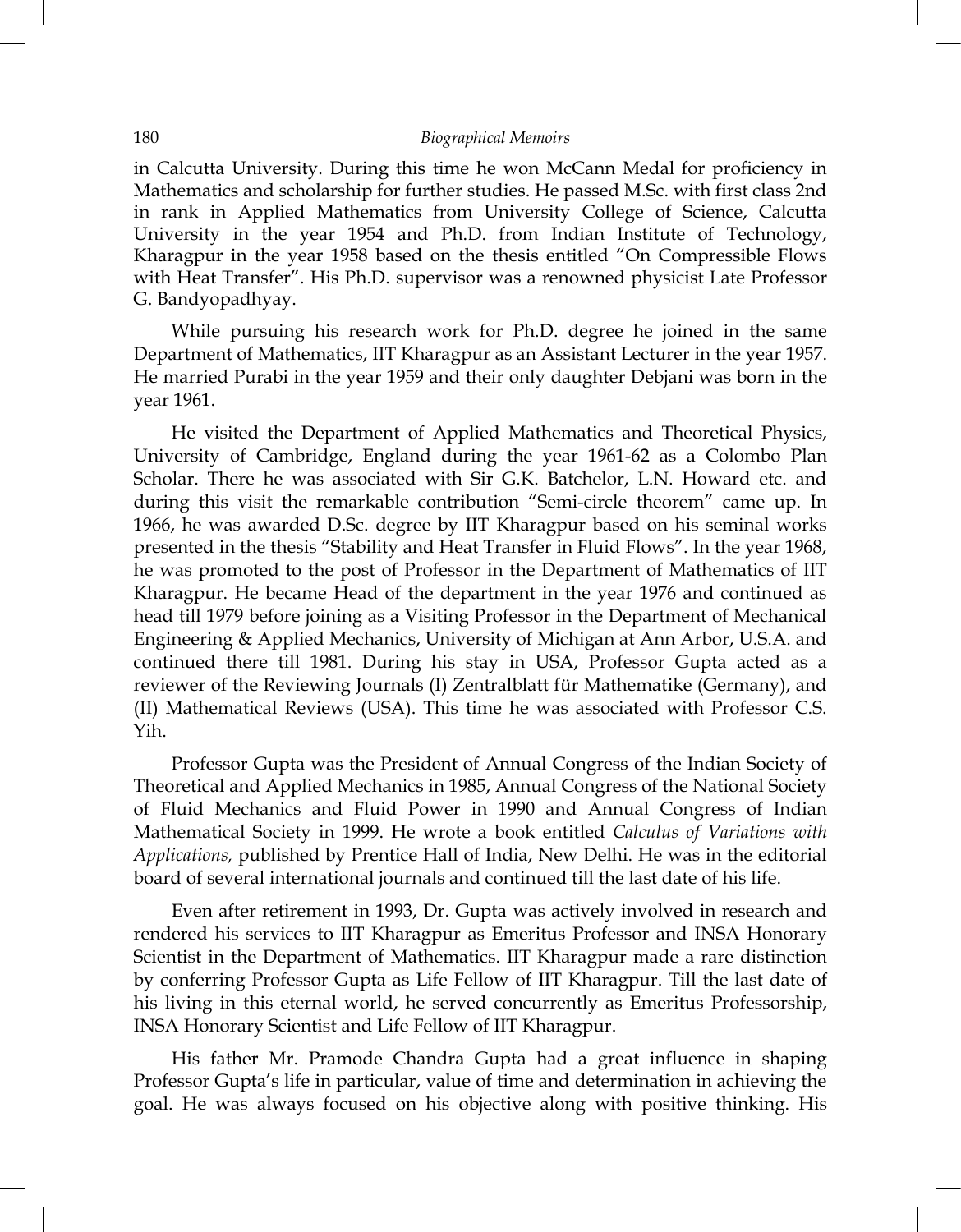trustworthy hands were constantly extended to the needy persons. But Professor Gupta was motivated in research greatly by the research work done by his brotherin-law Dr. Mani Lal Sen Gupta who was a distinguished Chemist in Bengal Immunity Research Institute, Calcutta. Dr. Sen Gupta did pioneering works on radioactive element, but unfortunately, during that time hazards of radiation was not known to the scientific community and as a result he left this world at an early age.

 Professor Gupta was awarded the Shanti Swarup Bhatnagar Prize for Mathematical Sciences in 1972 by the Government of India for his significant contributions in the field of Fluid Dynamics and Magnetohydrodynamics, notably on heat transfer in free convection flow in presence of magnetic field and FICCI (Federation of Indian Chamber of Commerce and Industry) award in 1978. In the year 1980, he was elected as a Fellow of Indian National Science Academy and later on as a Fellow of The National Academy of Sciences, India in the year 1990. He was the recipient of P.L. Bhatnagar Memorial Lecture award of Indian Mathematical Society in 1995 and Professor Vishnu Vasudeva Narlikar Memorial Lecture award of INSA in 2003. He was one of the distinguished researchers invited by world renowned Fluid Dynamist Prof. G.K. Batchelor for presenting his valuable contributions in Fluid Dynamics at the International conference in the spirit of Sir G.I. Taylor (DAMTP, Cambridge, during December 1985).

 His main area of research interests were: Boundary-layer Theory, Heat and Mass Transfer in Fluid Flows, MHD, Hydrodynamic Stability and Stability of Flows. He has published 163 (so far I could able to access) research papers in all leading journals of interest. These published papers are excluding other research articles published in different conference proceedings; scientific magazines; articles in books etc. In these publications he has covered many important research topics and the numerous findings by him and his collaborators help to enrich our knowledge on understanding those topics. For example, his research on Magnetohydrodynamic free convection has important bearing on alleviating rate of heat transfer from a surface increased in an electrically conducting fluid permeated by a magnetic field. The results obtained by Professor Gupta are important in cooling of nuclear reactors with liquid metals as coolants. These theoretical results were also experimentally verified by other experimentalist. In diffusion theory, his study reveals that in the case of dispersion of a solute in viscous flow through a channel in the presence of an irreversible first-order chemical reaction, the effective Taylor diffusion coefficient decreases with increase in the reaction rate constant. This result was also verified experimentally, it was again extended by Professor Gupta to non-Newtonian fluids, giving rise to results of considerable importance in Chemical Engineering. The results of his studies on the stability characteristics of viscoelastic fluids in shear flow have important applications to polymer industry, throwing light on the phenomenon of drag reduction in the fluid flow containing traces of high polymer.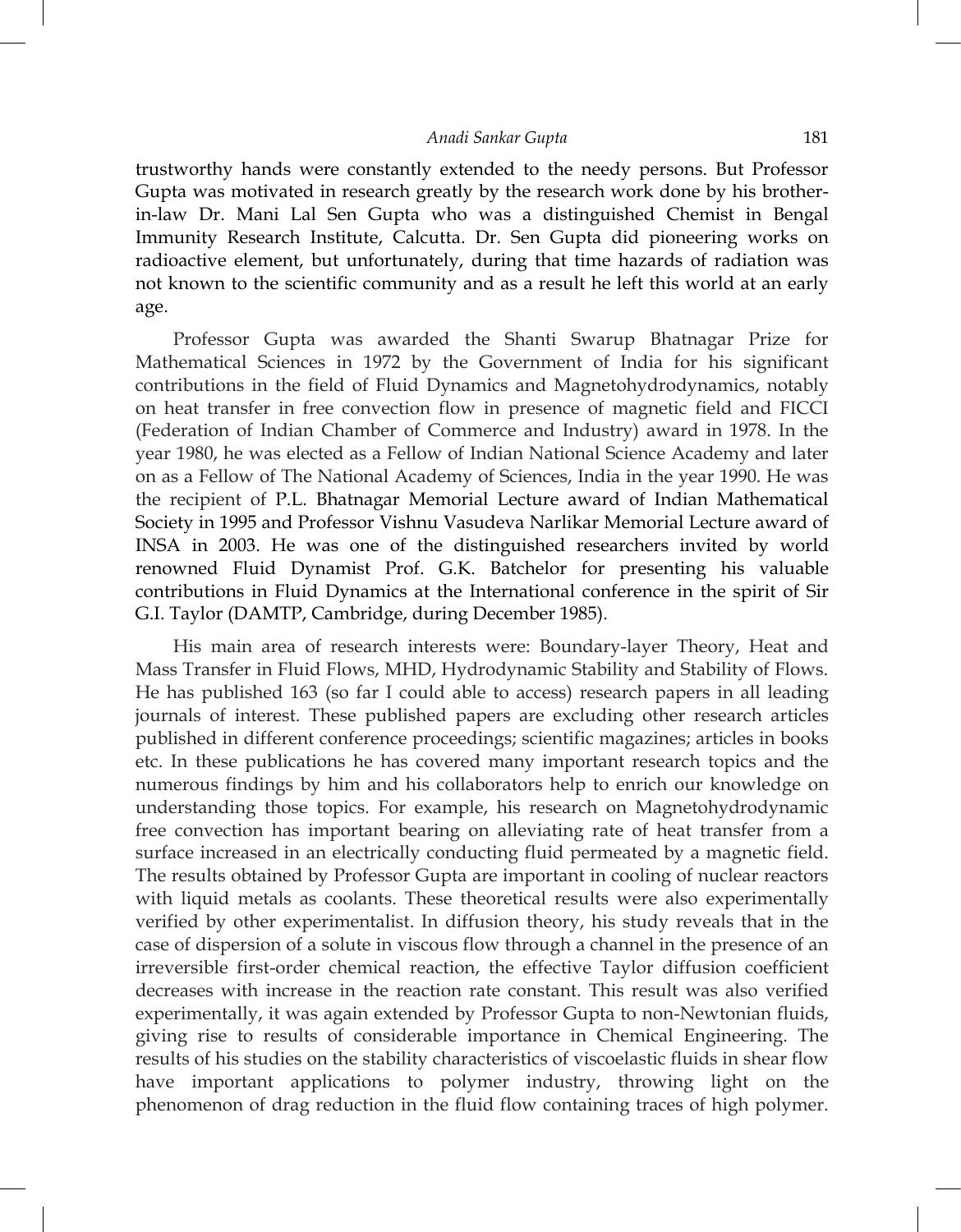#### 182 *Biographical Memoirs*

Using nonlinear stability analysis for a viscoelastic fluid flowing down an inclined plane he showed there exists of a train of solitary waves propagating on the free surface. Further it is shown that the number of solitary waves decreases with increase of the viscoelastic parameter.

 He had number of collaborators not only in India but also in different countries. He could remember the name of young researchers with whom he acquainted once and also able to remember their topics of research. Prof. Gupta had the great quality of interacting freely with youngsters and other researchers for doing significant research of lasting impact in Fluid Dynamics. Even at his ripe age he would often sit and discuss with young researchers on exciting topics of great value. He never spared, even his close friends, colleagues or students to correct and put them on track whenever situation warranted.

 Overall Professor Gupta was an excellent teacher. His teaching of a tough subject matter makes very simple to understand by the students. In general, most of the teachers assume that the students are having a minimum level of basic understanding knowledge on the subject. Sometimes a tough subject matter needs knowledge not only on the subject but on other subject's also, which most of the teachers neglect as a result students cannot follow properly. In case of Professor Gupta, he used to say at the beginning "*these simple things you might know"* by saying this he would start explaining the extra knowledge of other subject matter that is required to understand the tough subject that he wants to teach. He used to take 5-10 minutes in that extra subject matter and complete the lecture in allotted time. His class was like a story telling class which mixes with mathematics and physics while teaching fluid mechanics or heat transfer. He was very punctual in arriving to his teaching class and complete the topic in due time. He covers entire syllabus in specified time allotted to him. He never scolds any student for committing any silly mistake, instead used to say, *we learned the subject through committing mistakes and then correcting it only.* He always helped people around him in different ways.

 At the end, I am tempted to report one incident which I myself had observed during my thesis writing in 1976. In course of my research I have found the existence of solitary waves in the form of Korteweg-de Vries equation while studying the flow of a non-Newtonian liquid over an inclined plane. However, during that time KdV equations were not well studied and also the objective of my thesis was not on solitary waves. But I wanted to write a few lines and cite a research paper in which KdV equation and the properties of the solitary waves were studied. I asked Professor Gupta if he can give me one reference. He immediately closed his eyes and started to rub his forehead and the reply was interesting. ...

By continuous rubbing the forehead he said,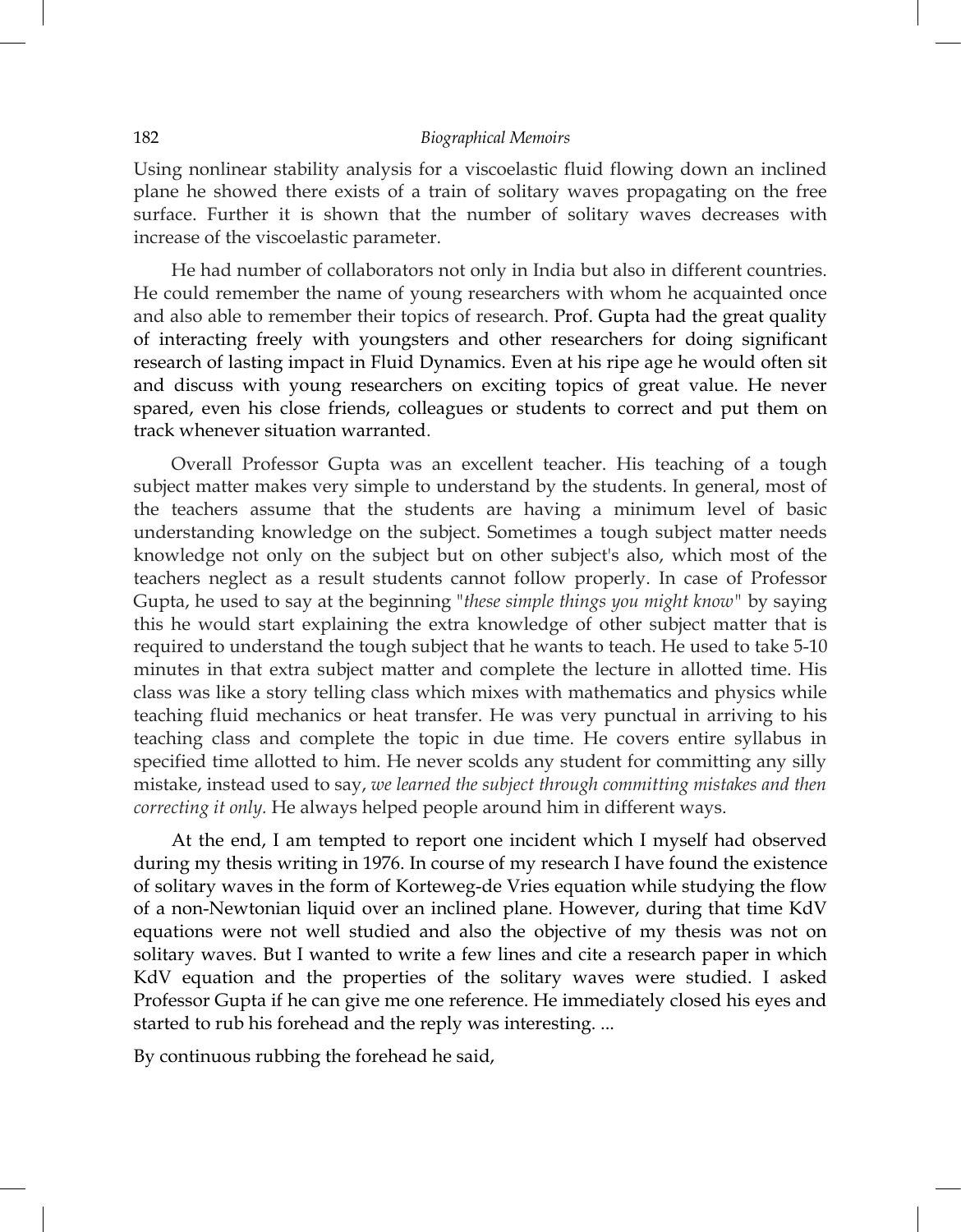*Anadi Sankar Gupta* 183

- *I have come across a beautiful paper long back in Soviet Physics JEPT probably it is in 1967 may be in 1970. Anyhow, you can check all these years.* 

- I replied, *Sir, if you can be a little specific, say, at least the name of the author.* 

*JEPT is very voluminous.* 

Continuous rubbing his forehead he said ....

- *Author?* 

(As if he is trying to read the name of the author)

----  $O$ -n-e "R" is there,  $o$ -n-e "P", also- a "K" is there.

Then suddenly he said,

"*Karpman", --now you can search the journal.* 

 I searched all the existing bound volumes of Soviet Physics JEPT from 1966 to 1970, but there was no article by any Karpman on KdV equation. With sad mood while I was about to leave the library, suddenly it struck in my mind "does all the monthly issues are in bounded volumes"? I started fresh checking and found only one issue is missing in the bounded volume of 1967. Enquiring in the library office it was found, that particular issue of the journal is issued to a faculty member of mathematics department in 1967 within a fortnight after arrival of that issue and that faculty has not returned till that date. I chase the faculty and was surprised by knowing that an issue of the journal which he has taken in 1967 from the library is still in his name. Anyhow, after a couple of days when I received that issue I found the desired article by Berezhin, Yu A & Karpman, VI *"Nonlinear evolution of disturbances in plasmas and other dispersive media"* 1967 Soviet Phys. J.E.P.T. This is the level of his memory. Once I had told him "*You have razor sharp memory."* Instantly he replied "*no, this is not razor sharp memory. But I have seen it in Sir GK Batchelor."* 

 Professor Gupta was a dedicated researcher who spent most of his leisure time reading books, journals or discussing research topics with students, collaborators or working. I can remember, just after accepting the responsibility of headship he had told,

- *Now I have to work hard in devoting time in research. You can see many people avoid research after accepting administrative responsibility but I will devote extra time in research.* 

- Yes, he spent much more time in active research in that period along with administrative responsibility. In fact, he never deviated from his goal of research till the last days. In the last year of his life he has communicated/published nine research papers as evident from his list of publications.

 Prof. Gupta was an inspiring model teacher, an ardent researcher and above all a rare human being of supreme noble qualities. We have missed such a great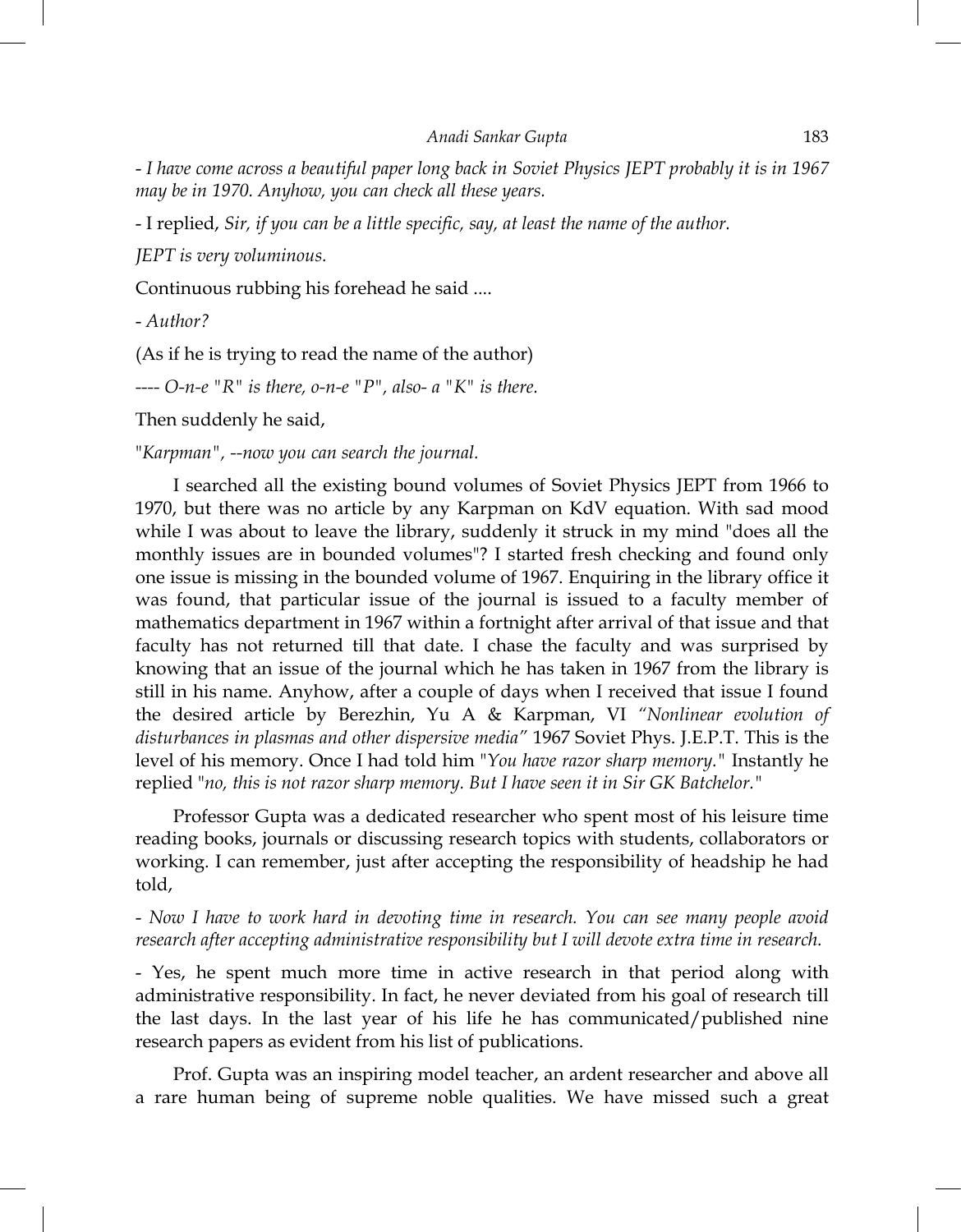personality but his legacy of highest qualities will linger with all the vigor on the future generation.

### **ACKNOWLEDGEMENT**

I express my sincere thanks to the INSA Publication Division for giving me this rare opportunity to write a memoir on Professor AS Gupta. Deep regards to Professor NM Bujurke for his help in supplying information which I had missed in my earlier draft. I expressed my thanks to friends and followers of Professor Gupta for their kind help by sharing their experiences with him.

> Professor BS DANDAPAT, FNASc Ex Head, Physics & Applied Mathematics Unit, Indian Statistical Institute, Kolkata-700108 *Email:* bsdandapat@gmail.com

## **BIBLIOGRAPHY**

- 1957 Advancement of a compressible heat conducting fluid over an infinite flat plate. *Zeit. Ange. Math. Mech. (ZAMM)* **37**: 349.
- 1958 Shear flow of a viscoelastic fluid past a flat plate with suction*. J. Aero. Space Sci.* **25(9)**.
- 1959 Effect of buoyancy forces on certain viscous flows with suction. *Appl. Sci. Res.* **8**: 309.
- 1960 Steady and transit free convection of an electrically conducting fluid from a vertical plate in the presence of a magnetic field. *Appl. Sci. Res.* **A9**: 319.
- Flow of an electrically conducting fluid past a porous plate in the presence of a transverse magnetic field. *Zeit. Ange. Math. Phys. (ZAMP)* **11**: 43.
- On the flow of an electrically conducting fluid near an accelerated plate in the presence of a magnetic field. *J. Phys. Soc. Japan* **15**: 1894.
- 1961 Laminar stagnation flow of an electrically conducting fluid against an infinite plate in the presence of a magnetic field. *Appl. Sci. Res*. **B9**: 45.
- 1962 Laminar free convection flow of an electrically conducting fluid from a vertical plate with uniform surface heat flux and variable wall temperature in the presence of magnetic field *Zeit. Ange. Math. Phys. (ZAMP)* **13**: 201.
- (With HOWARD LN) On the hydrodynamic and hydromagnetic stability of swirling flows. *J. Fluid Mech*. **14**: 463.
- 1963 Rayleigh-Taylor instability of viscous electrically conducting fluid in the presence of a horizontal magnetic field. *J. Phys. Soc. Japan* **18**: 1073.
- Laminar flow in plane wakes of a conducting fluid in the presence of a transverse magnetic field. *AIAA Journal* **1**: 2391.
- 1964 On the capillary instability of a jet carrying an axial current with or without a longitudinal magnetic field. *Proc. Roy. Soc. London* **A 278**: 214.
- 1965 On heat transfer characteristics of two-dimensional circular and radical (wall) jets. *Arch. Mech. Stos*. **17**: 547.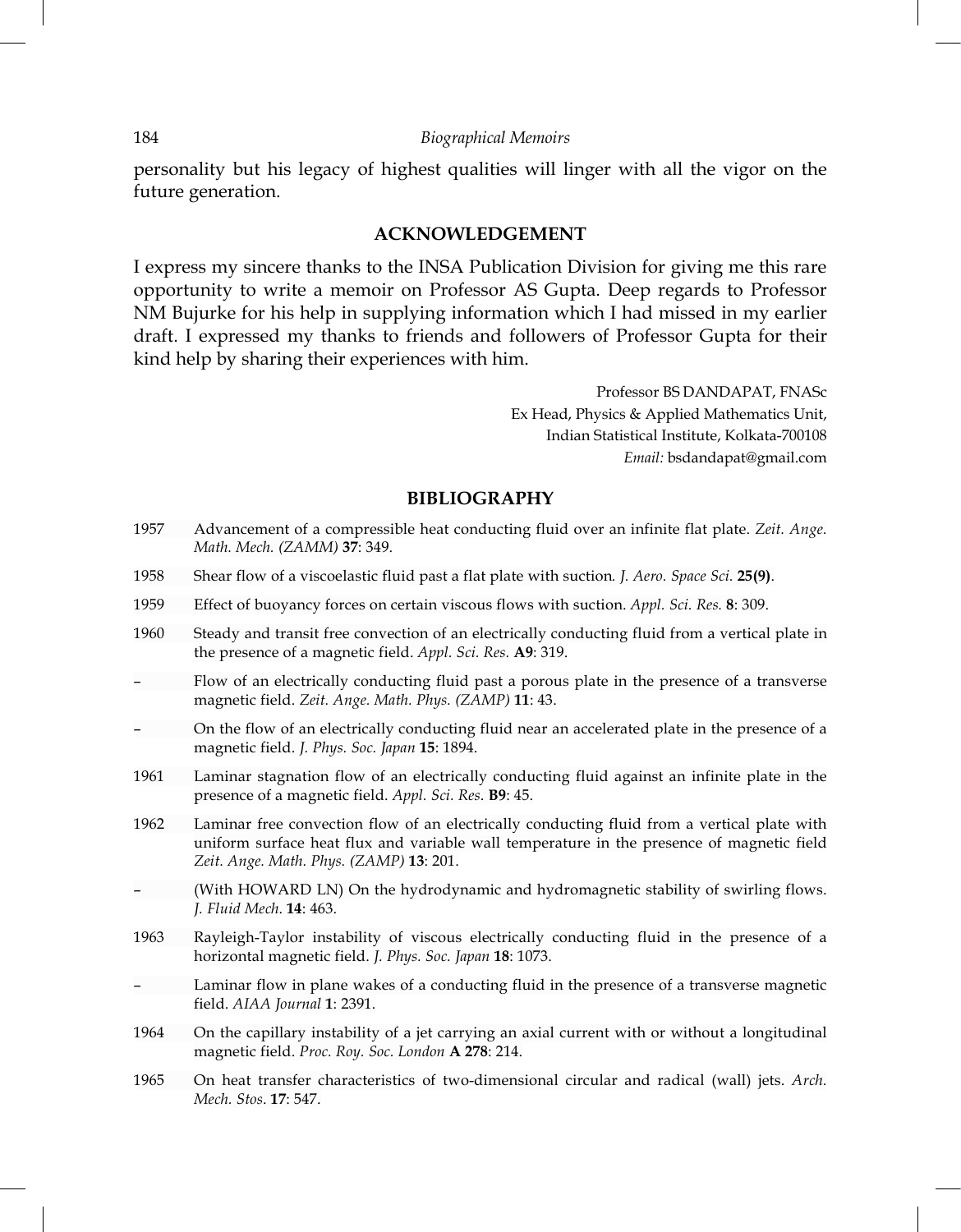1965 (With RAO US) Hydromagnetic free convection past a vertical porous plate subjected to suction or injection. *J. Phys. Soc. Japan* **20**: 1936. – Tidal wave propagation in a rotating conducting fluid with a magnetic field. *AIAA Journal* **3**: 156. 1966 Effect of a standing sound field on the magnetohydromagnetic flow past flat plate. *ZAMP* **17**: 260. – Hydromagnetic free convection flows from a horizontal plate. *AIAA Journal* **4**: 1439. – (With RAO US) Hydromagnetic flow due to a rotating disc subjected to large suction. *J. Phys. Soc. Japan* **21**: 2390. 1967 Stability of a viscoelastic liquid film flowing down an inclined plane. *J. Fluid Mech*. **28**: 17. – Circulating flow of a conducting liquid about a porous rotating cylinder in a radial magnetic field. *AIAA Journal* **5**: 380. – (With RAI LAJPAT) Stability of an elastico-viscous liquid film flowing down an inclined plane. *Proc. Cambridge Phil. Soc*. **63**: 527. 1968 Stability of a viscous liquid flowing down a flexible boundary. *Canadian J. Phys.* **46**: 2059. – Periods of oscillation of rotating column of a perfectly conducting liquid in the presence of a uniform axial current. *Progress of Mathematics* **2**: 71. – (With RAI LAJPAT) Hydromagnetic stability of a liquid film flowing down an inclined conducting plane. *J. Phys. Soc. Japan* **24**: 626. – Flow of a compressible radiating fluid past an infinite plate with suction. *AIAA Journal* **6**: 2209. (With CHATTERJEE AS) Dispersion of soluble matter in the hydromagnetic laminar flow between two parallel plates. *Proc. Cambridge Phil. Soc.* **164**: 1209. – (With RAI L) Note on stability of a viscoelastic liquid film flowing down an inclined plane. *J. Fluid Mech*. **33**: 87. – Hall effects on thermal instability. *Revue Roumanie de Math. Pures et. Appli.* **TOME XII(5)**: 665. 1969 Combined free and forced convection effects on the magnetohydrodynamic flow through a channel. *ZAMP* **20**: 506. 1970 (With RAI L) Finite amplitude effects on magnetohydrodynamic thermal convection in a rotating layer of a conducting fluid. *J. Math. Analysis and Applic*. **29**: 123. – Effect of conducting walls on the dispersion of solute matter in MHD channel flow. *Revue Roumanie de Physique* **15**: 81. 1971 (With SENGUPTA S) Thermohaline convection with finite amplitude in a rotating liquid. *ZAMP* **22**: 906. 1972 Magnetohydrodynamic Ekman layer. *Acta Mechanica* **13**: 155. – (With GUPTA PS) Asymptotic suction problem in the flow of Micropolar liquids. *Acta Mechanica* **15**: 142. – Ekman layer on a porous plate. *Phys. Fluids* **15**: 930.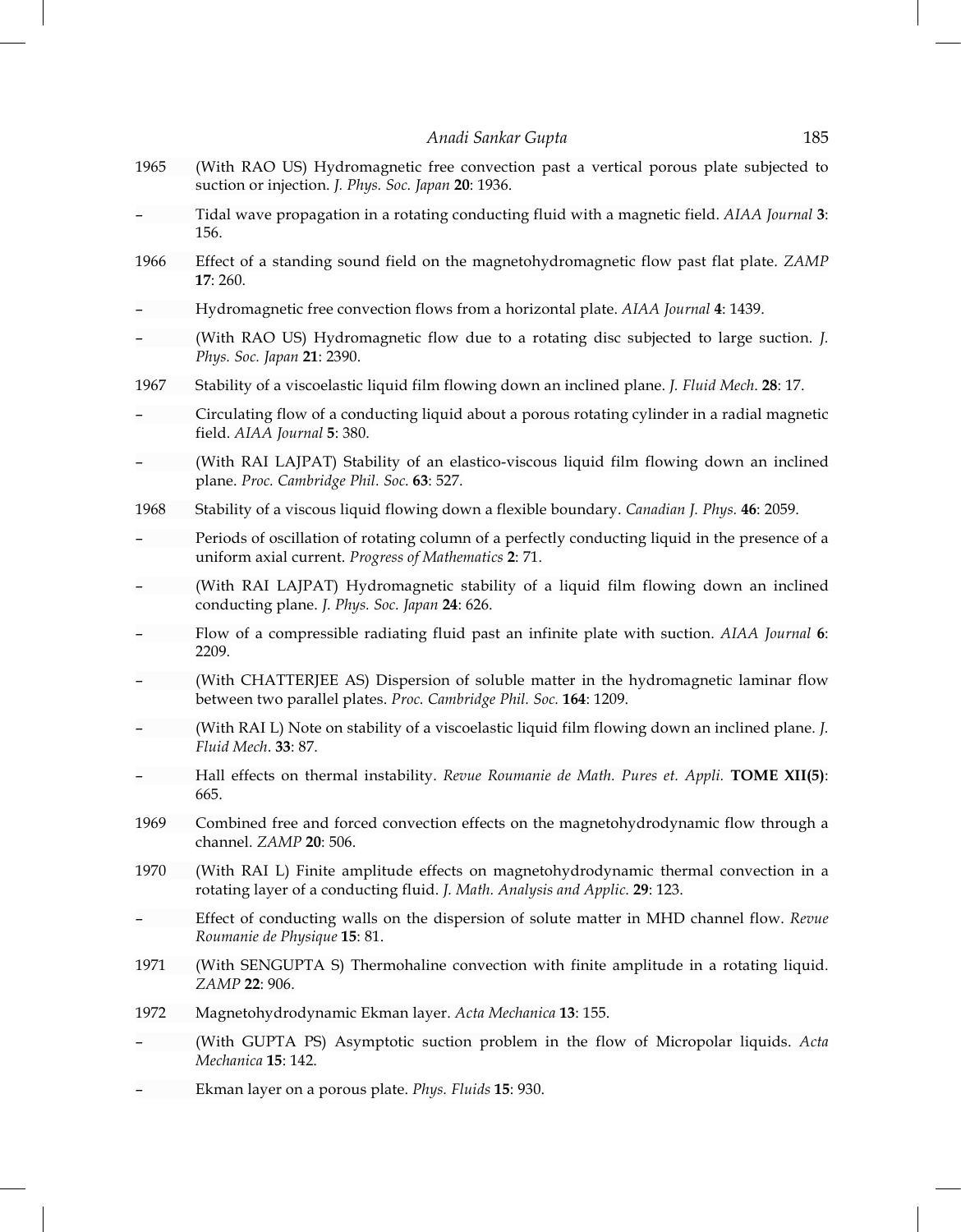| 186  | <b>Biographical Memoirs</b>                                                                                                                                                  |
|------|------------------------------------------------------------------------------------------------------------------------------------------------------------------------------|
| 1972 | (With GUPTA PS) Effect of homogeneous and heterogeneous reactions on the dispersion of<br>a solute in the laminar flow between two plates. Proc. Roy. Soc. London A 330: 59. |
|      | Combined free and forced convection past a porous vertical circular cylinder. Indian J. Phys.<br>46: 521.                                                                    |
|      | Decay of vortices in a viscoelastic liquid. Meccanica VII: 232.                                                                                                              |
| 1973 | Thermo-convective waves in certain elastico-viscous liquids. Japanese J. Appl. Phys. 12: 1881.                                                                               |
| 1974 | Diffusion with chemical reaction from a point source in a moving stream. Canadian J. Chem.<br>Engg. 52: 424.                                                                 |
|      | Hall effects on generalised MHD Couette flow with heat transfer. Bulletin de l'Academic Royal<br>de Belgique LX: 332.                                                        |
|      | Radiation effect on hydromagnetic convection in a vertical channel. Int. J. Heat and Mass<br>Trans. 17: 1437.                                                                |
| 1975 | (With DANDAPAT BS) On the stability of swirling flow in magnetogasdynamics. Quart.<br>Appl. Mathematics 33: 182.                                                             |
|      | (With POP I) Boundary layer growth in a rotating liquid with suspended particles. Bull.<br>Math. De la Sci. Math. de la R.S. de Roumanie Tom 19: 291.                        |
|      | Hydromagnetic instability in a rotating channel flow. Publ. De l'institute Mathematique,<br>Nouvelle Serie Tom 19: 147.                                                      |
|      | On hydromagnetic flow and heat transfer in a rotating fluid past an infinite porous wall.<br>ZAMM 55: 762.                                                                   |
|      | Hydromagnetic flow past a porous plate with Hall effects. Acta Mechanica 22: 281.                                                                                            |
|      | (With DANDAPAT BS) Instability of a horizontal layer of a viscoelastic liquid on an<br>oscillating plane. J. Fluid Mech. 72: 425.                                            |
| 1976 | Hall effects on combined free and forced convective hydromagnetic flow through a channel.<br>Int. J. Engg. Sci. 14: 285.                                                     |
|      | Flow and heat transfer in the hydromagnetic Ekman layer on a porous plate with Hall<br>effects. Int. J. Heat and Mass Trans. 19: 523.                                        |
|      | (With DANDAPAT BS) On the nonlinear stability of flow of a dusty gas. J. Math. Analysis<br>and Applic. 55: 284.                                                              |
| 1977 | (With MAZUMDAR BS) Taylor diffusion in a falling film of a non-Newtonian liquid. Int. J.<br>Heat and Mass Trans. 20: 341.                                                    |
|      | (With DANDAPAT BS) Stability of magnetogasdynamic shear flow. Acta Mechanica 28: 77.                                                                                         |
|      | (With POP I) Effects of curvature on unsteady free convection past a circular cylinder. Phys.<br>Fluids 20: 162.                                                             |
|      | (With GUPTA PS) Squeezing flow between parallel plates. Wear 45: 177.                                                                                                        |
|      | (With DATTA N and JANA RN) Compressible flow past an oscillating porous plate. Japanese<br>J. Appl. Phys. <b>16</b> : 1659.                                                  |
|      | Effects of suspended particles on the Ekman boundary layer. Analele Universitatii Bucuresti,<br>Mathematica, Romania XXVI: 45.                                               |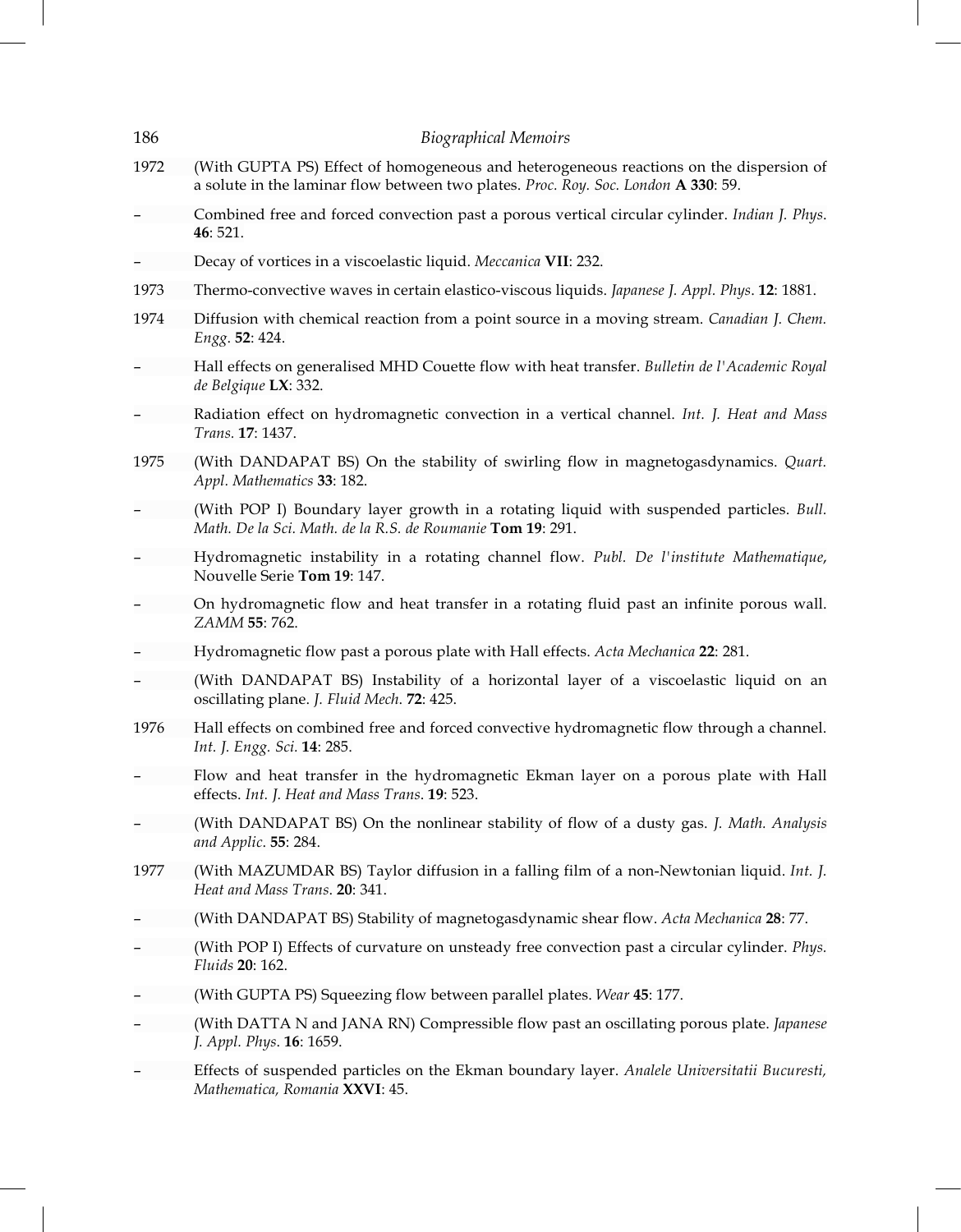- 1977 On the dispersion of a dye with harmonically varying concentration in the hydromagnetic flow through a channel. *J. Appl. Phys.* **48**: 5344.
- (With GUPTA PS) Heat and mass transfer on a stretching sheet with suction or blowing. *Canadian J. Chem. Engg*. **55**: 744.
- Hall effects on the hydromagnetic flow past an infinite porous plate. *J. Phys. Soc. Japan* **43**: 1767.
- 1978 (With DANDAPAT BS) Notes on the flow near a wall and dividing streamline intersection. *AIAA Journal* **16**: 849.
- (With DANDAPAT BS) Long waves on a layer of a viscoelastic fluid flowing down an inclined plane. *Rheologica Acta* **17**: 492.
- 1979 (With CHAKRABORTY A) Hydromagnetic flow and heat transfer over a stretching sheet. *Quart. Appl. Math.* **37**: 73.
- (With DAS GUPTA M) Convective instability of a layer of ferromagnetic fluid rotating about a vertical axis. *Int. J. Engg. Sci*. **77**: 271.
- (With ANNAPURNA N) Exact analysis of unsteady MHD convective diffusion. *Proc. Roy. Soc. London* **A 367**: 281.
- (With MUHURI P) Free convection boundary layer on a flat plate due to small fluctuations in surface temperature. *ZAMM* **59**: 117.
- Free convection effects on the flow past an accelerated vertical plate in an incompressible dissipative fluid. *Rev. Roum. Sci. Tech. Mech. Appl*. **24**: 561.
- 1980 On the boundary layer theory for non-Newtonian fluids*. Letters Appl. Engg. Sci.* **18**: 875.
- 1981 (With RAJAGOPAL KR) Flow and stability of second-grade fluids between two parallel plates. *Arch. Mech*. **33**: 5.
- (With CHAKRABORTY A) Nonlinear thermohaline convection in a rotating porous medium. *Mech. Research Comm*. **8**: 9.
- (With YIH CS) Plane buoyant plumes. *Rev. Br. C. Mechanique, Rio de Janeiro* **III**: 49.
- (With RAJAGOPAL KR) On a class of exact solutions to the equations of motion of a secondgrade fluid. *Int. J. Engg. Sci*. **19**: 1009.
- (With RAJAGOPAL KR) Flow and stability of a second-grade fluid between two parallel plates rotating about noncoincident axes. *Int. J. Engg. Sci*. **19**: 1401.
- (With ANNAPURNA N) Dispersion of matter in flow of a Bingham plastic in a tube. *Chem. Engg. Comm*. **8**: 281.
- 1982 (With DANDAPAT BS) Thermal instability in a porous medium with random vibrations. *Acta Mechanics* **43**: 37.
- (With JANA RN and DATTA N) Unsteady flow in the Ekman layer of an elasto-viscous liquid. *Rheologica Acta* **21**: 733.
- 1983 (With RAJAGOPAL K and DANDAPAT BS) On the nonlinear stability of flow of a conducting fluid past a porous flat plate in a transverse magnetic field. *Arch. Rat. Mech. and Analysis* **83**: 91.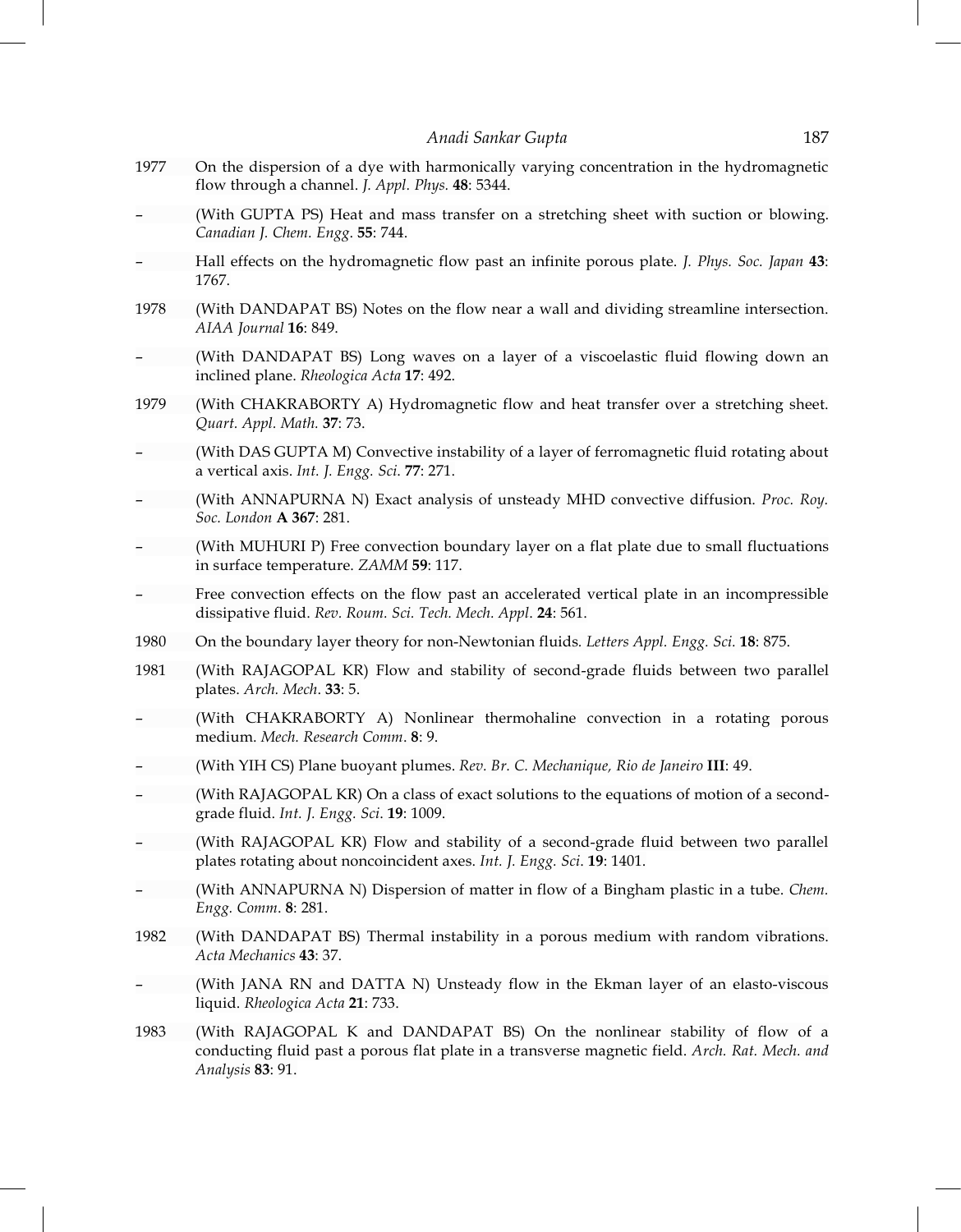| 188  | <b>Biographical Memoirs</b>                                                                                                                                                   |
|------|-------------------------------------------------------------------------------------------------------------------------------------------------------------------------------|
| 1983 | (With NA TY and RAJAGOPAL K) Hydromagnetic flow in a channel with volume sources<br>or sinks of mass. J Nat. Acad. Math., India 1: 1.                                         |
|      | (With RAJAGOPAL K) Remarks on 'A class of exact solutions to the equations of a second-<br>grade fluid'. Lett. Appl. Engg. Sci. 21: 61.                                       |
|      | (With RAJAGOPAL K and NA TY) A note on Falkner-Skan flows of a non-Newtonian fluid.<br>Int. J. Non-linear Mech. 18: 313.                                                      |
|      | (With MUHURI PK) Stochastic stability of tethered buoyant platforms. Ocean Engineering 10:<br>471.                                                                            |
| 1984 | (With RAJAGOPAL KR and NA TY) Flow of a viscoelastic fluid over a stretching sheet.<br>Rheological Acta 23: 213.                                                              |
|      | (With GANGULY K and BHATTACHARYYA SN) Hydromagnetic stability of helical flows<br>permeated by a magnetic field with a radial component. Int. J. Engg. Sci. 22: 919.          |
|      | (With BHATTACHARYYA SN and GANGULY K) Instability of rotating flow in<br>magnetogasdynamics. J. Math. Phys. Sci. 18: 629.                                                     |
|      | Heat transfer in a corner flow with suction. <i>Mech. Res. Communications</i> <b>11</b> : 55.                                                                                 |
|      | (With RAJAGOPAL KR) An exact solution for the flow of a non-Newtonian fluid past an<br>infinite porous plate. Mechanica 19: 158.                                              |
| 1985 | (With BHATTACHARYYA SN) On the stability of viscous flow over a stretching sheet.<br>Quart. Appl. Math. XLII: 359.                                                            |
|      | (With BHATTACHARYYA SN) Thermoconvective waves in a binary mixture. Phys. Fluids<br>28: 3215.                                                                                 |
|      | (With DATTA BK and ROY P) Temperature field in flow over a stretching sheet with<br>uniform heat flux. Int. Commu. Heat Mass Trans. 12: 89.                                   |
|      | (With ANNAPURNA N and DANDAPAT BS) Hydromagnetic convective diffusion between<br>parallel plates with suction. J. Appl. Mech. (Trans. ASME) 52: 213.                          |
|      | (With BISWAS G and SOM SK) Instability of a moving cylindrical liquid sheet. J. Fluids<br>Engg. 107: 451.                                                                     |
|      | (With GANGULY K) On the hydromagnetic stability of helical flows. J. Math. Anal. Applic.<br>106: 26.                                                                          |
| 1987 | (With GANGULY K and BHATTACHARYYA SN) On the linear stability of hydromagnetic<br>flow for non-axisymmetric disturbances. J. Math. Anal. Applic. 122: 408.                    |
|      | (With BISWAS G and NAG PK) Heat transfer in a corner flow. Wärme-und Stoffübertragung<br>21:13.                                                                               |
|      | (With MANDAL G and POP I) Magnetohydrodynamic flow of an incompressible viscous<br>fluid caused by axisymmetric stretching of a plane sheet. Magnitnaya Gidrodinamika 23: 10. |
|      | (With RAJAGOPAL KR and NA TY) A non-similar boundary layer on a stretching sheet in a<br>non-Newtonian fluid with uniform free stream. Math. Phys. Sci. 21: 189.              |
|      | (With DATTA BK) Cooling of a stretching sheet in a viscous flow. Indus. Engg. Chem. Res. 26:<br>333.                                                                          |
|      |                                                                                                                                                                               |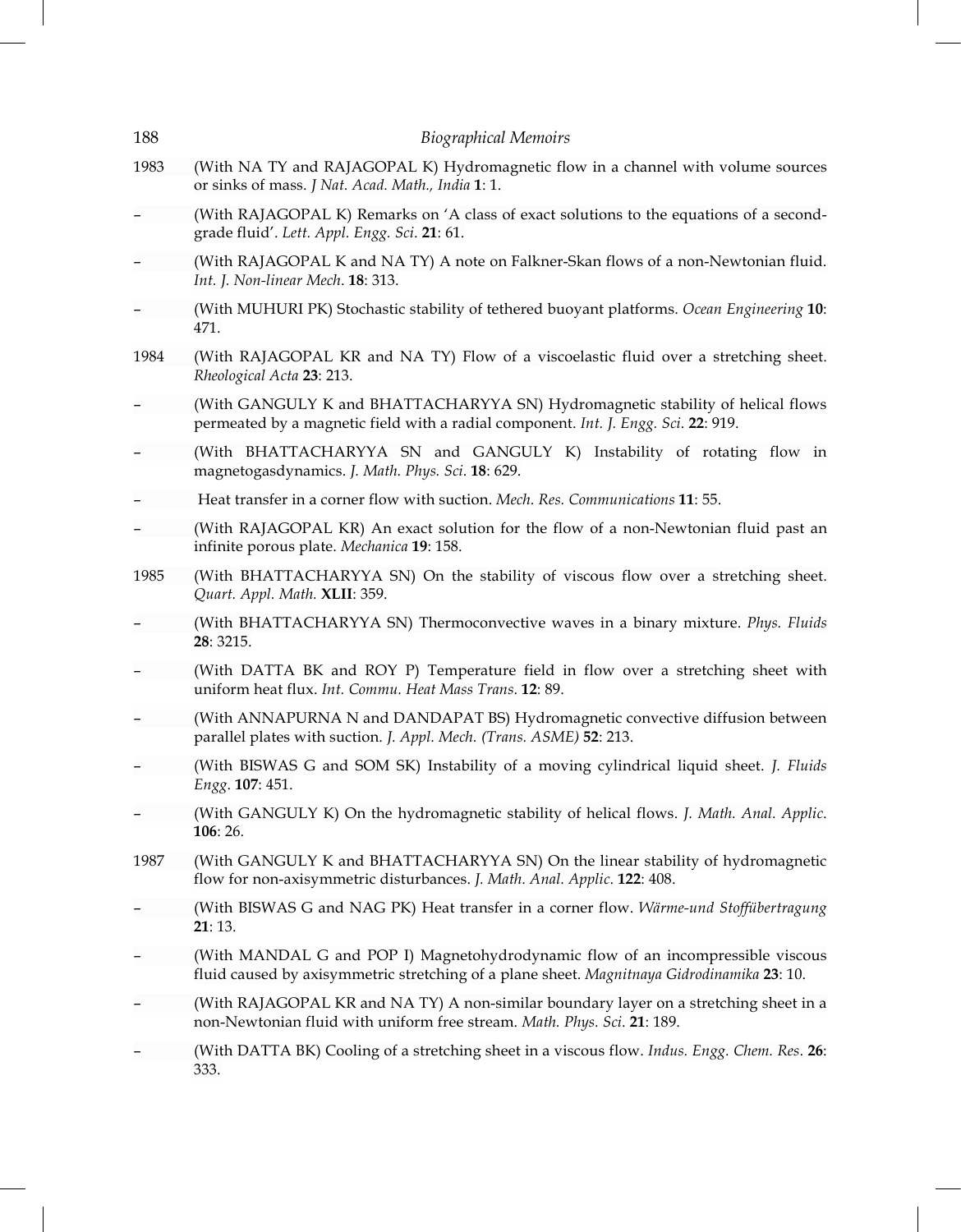- 1987 (With BISWAS G) Spreading of non-Newtonian fluid drops on a horizontal plane. *Mech. Res. Commu*. **14**: 361.
- 1988 Final stage of a falling triangular plate. *Wear* **127**: 111.
- (With RAY P, BAVEN SK and DUTTA BK) Mass transfer with chemical reaction in a laminar falling film. *Wärme-und Stoffübertragung* **22**: 195.
- (With BHATTACHARYYA SN) Thermoconvective waves in a rotating fluid. *Physical Review A* **38**: 2440.
- 1989 (With DANDAPAT BS) Flow and heat transfer in a viscoelastic fluid over a stretching sheet. *Int. J. Non-linear Mech*. **24**: 215.
- (With LAHA MK and GUPTA PS) Heat transfer characteristics of the flow of an incompressible viscous fluid over a stretching sheet. *Wärme-und Stoffübertragung* **24**: 151.
- 1990 Heat transfer in a pulsatile flow of an elastico-viscous fluid in a porous plate channel, Modelling, Simulation and Control, B. *AMSE* Press **31**: 1.
- Mixed convection of an incompressible viscous fluid in a porous medium past a hot vertical plate. *Int. J. Non-linear Mech*. **25**: 723.
- 1991 (With BHATTACHARYYA SN and GANGULY K) On the onset of thermal instability in fluid-filled porous spheres and spherical shells. *Stability and Applied Anal. Continuous Media* **1**: 213.
- (With DANDAPAT BS) Stability of a thin layer of a second-grade fluid on a rotating disk. *Int. J. Non-linear Mech*. **26**: 409.
- 1992 Hydromagnetic wake in a non-Newtonian fluid. *Mech. Res. Commu*. **19**: 237.
- Hydromagnetic stability of a stratified parallel flow varying in two directions. *Astroph. Space Sci*. **198**: 95.
- 1993 (With ANDERSSON HI, HOLMEDAL B and DANDAPAT BS) Magnetohydrodynamic melting flow from a horizontal rotating disk. *Mathematical Models and Methods in Applied Sciences* **3**: 373.
- 1994 (With LAYEK GC, MAITY MK and NIYOGI P) Unsteady convective diffusion in a rotating parallel plate channel. *Wärme-und Stoffübertragung* **29**: 425.
- 1996 (With BHATTACHARYYA S) Transient compressible boundary layer on a wedge impulsively set into motion. *Arch. Appl. Mech*. **66**: 336.
- (With HAZRA SB and NIYOGI P) On the dispersion of a solute in oscillating flow through a channel. *Heat and Mass Trans.* **31**: 249.
- (With PAL BK and MISRA JC) Steady hydromagnetic flow in a slowly varying channel. *Proc. Nat. Acad. Sci., India* **66(A)**: 247.
- 1997 (With DANDAPAT BS) Solitary waves on the surface of a layer of viscoelastic fluid running down an inclined plane. *Rheol. Acta* **36**: 135.
- Propagation of MHD thermoconvective waves. *Indian J. Pure & Appl. Math*. **28**: 713.
- (With HAZRA SB and NIYOGI P) On the dispersion of a solute in oscillating flow of a non-Newtonian fluid in a channel. *Heat and Mass Trans*. **32**: 481.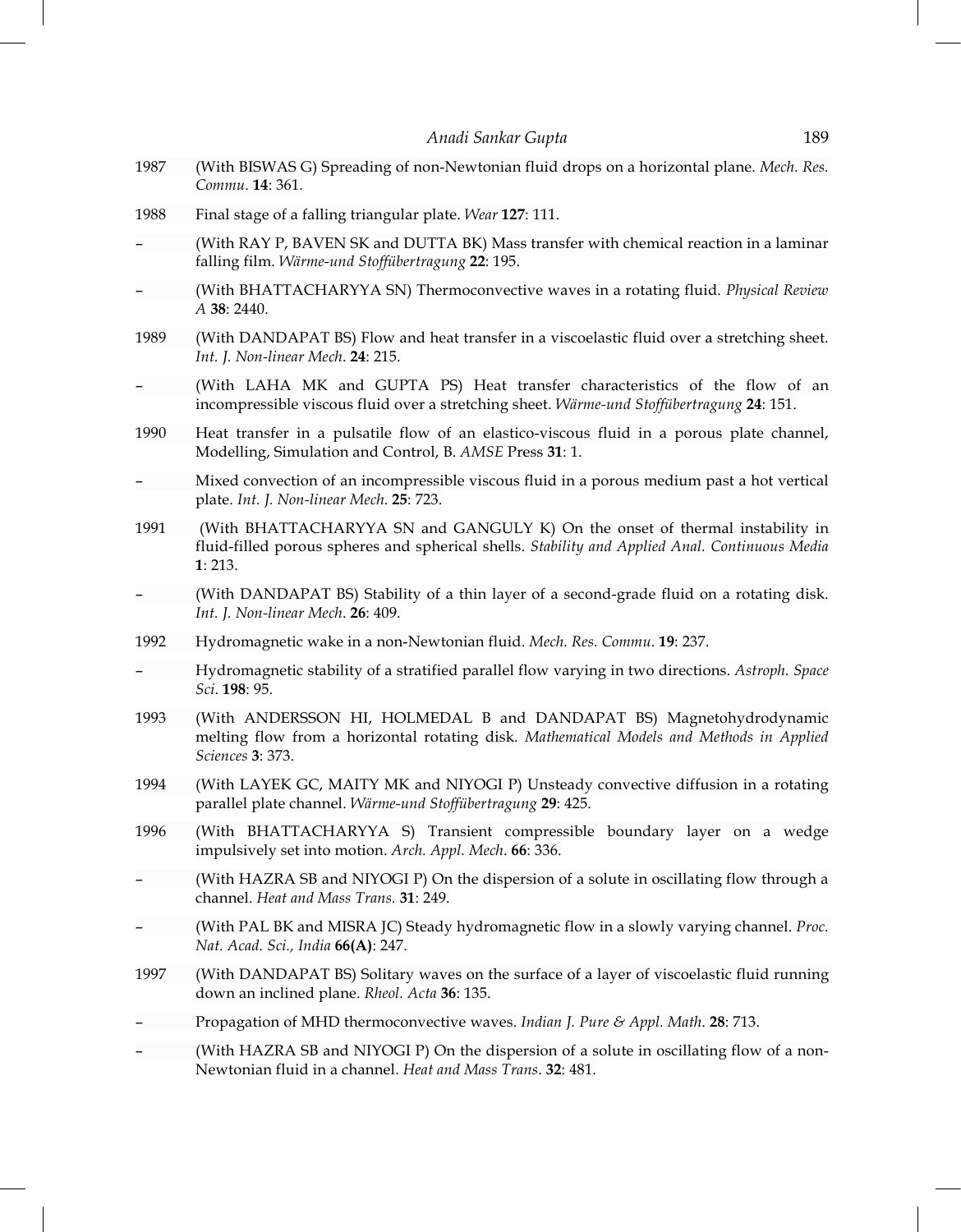| 190  | <b>Biographical Memoirs</b>                                                                                                                                                                        |
|------|----------------------------------------------------------------------------------------------------------------------------------------------------------------------------------------------------|
| 1998 | (With MISRA JC and PAL B) Hydromagnetic flow of a second-grade fluid in a channel -<br>some applications to physiological systems. Mathematical Models and Methods in Appl. Sci. 8:<br>1323.       |
|      | (With BHATTACHARYYA S) MHD flow and heat transfer at a general three-dimensional<br>stagnation point. Int. J. Nonlinear Mech. 33: 125.                                                             |
| 1999 | (With DEKA R) Heat transfer in the flow of a viscoelastic fluid over a stretching sheet. Acta<br>Mechanica 138: 13.                                                                                |
|      | (With DEKA R) Flow past an accelerated horizontal plate in a rotating fluid. Acta Mechanica<br>138: 13.                                                                                            |
|      | Soret effect on propagation of thermoconvective waves in a binary mixture. Heat and Mass<br>Trans. 35: 315.                                                                                        |
|      | (With PAL B, MISRA JC and PAL A) Hydromagnetic flow of a viscoelastic fluid in a parallel<br>plate channel with stretching walls. Indian J. Math. 41: 231.                                         |
| 2000 | Some new similarity solutions of the unsteady Navier-Stokes equations. Mech. Res. Commu.<br>27: 485.                                                                                               |
| 2001 | (With MISRA JC, PAL B and PAL A) Oscillatory entry flow in a channel with pulsating wall.<br>Int. J. Nonlinear Mech. 36: 731.                                                                      |
|      | (With MAHAPATRA TR) Magnetohydrodynamic stagnation-point flow towards a<br>stretching sheet. Acta Mechanica 152: 191.                                                                              |
| 2002 | (With MAHAPATRA TR) Heat transfer in stagnation-point flow towards a stretching sheet.<br>Heat and Mass Trans. 38: 517.                                                                            |
| 2003 | (With PAL A, PAL B and TAKHAR HS) Hall effects on MHD flow and heat transfer over a<br>stretching surface. Int. J. Appl. Mech. Engg. 8: 219.                                                       |
|      | (With MAHAPATRA TR) Stagnation-point flow towards a stretching surface. Canadian J.<br>Chem. Engg. 81: 258.                                                                                        |
|      | (With MIDYA C, LAYEK GC and MAHAPATRA TR) Magnetohydrodynamic viscous flow<br>separation in channel with constrictions. J. Fluids Engg. 12: 952.                                                   |
|      | (With MISRA JC, REZA M and SOUNDALGEKAR VM) Flow in the Ekman layer on an<br>oscillating porous plate. Acta Mechanica 165: 1.                                                                      |
|      | (With MISRA JC and REZA M) Effects of suction or blowing on the velocity and<br>temperature distribution in the flow past a porous flat plate of a power-law fluid. Fluid<br>Dynamic Res. 32: 283. |
| 2004 | (With MAHAPATRA TR) Stagnation-point flow of a viscoelastic fluid towards a stretching<br>surface. Int. J. Nonlinear Mech. 39: 811.                                                                |
|      | (With BHATTACHARYYA SN) Instability due to a discontinuity in magnetic diffusivity in<br>the presence of magnetic shear. J. Fluid Mech. 509: 125.                                                  |
| 2005 | (With CHAKRABORTY A, DAS BK and JANA RN) Hydromagnetic flow past a rotating<br>porous plate in a conductive fluid rotating about a non-coincident parallel axis. Acta<br>Mechanica 176: 107.       |
|      | (With MISRA JC and REZA M) Magnetohydrodynamic shear flow along a flat plate with<br>uniform suction or blowing. ZAMP 56: 1030.                                                                    |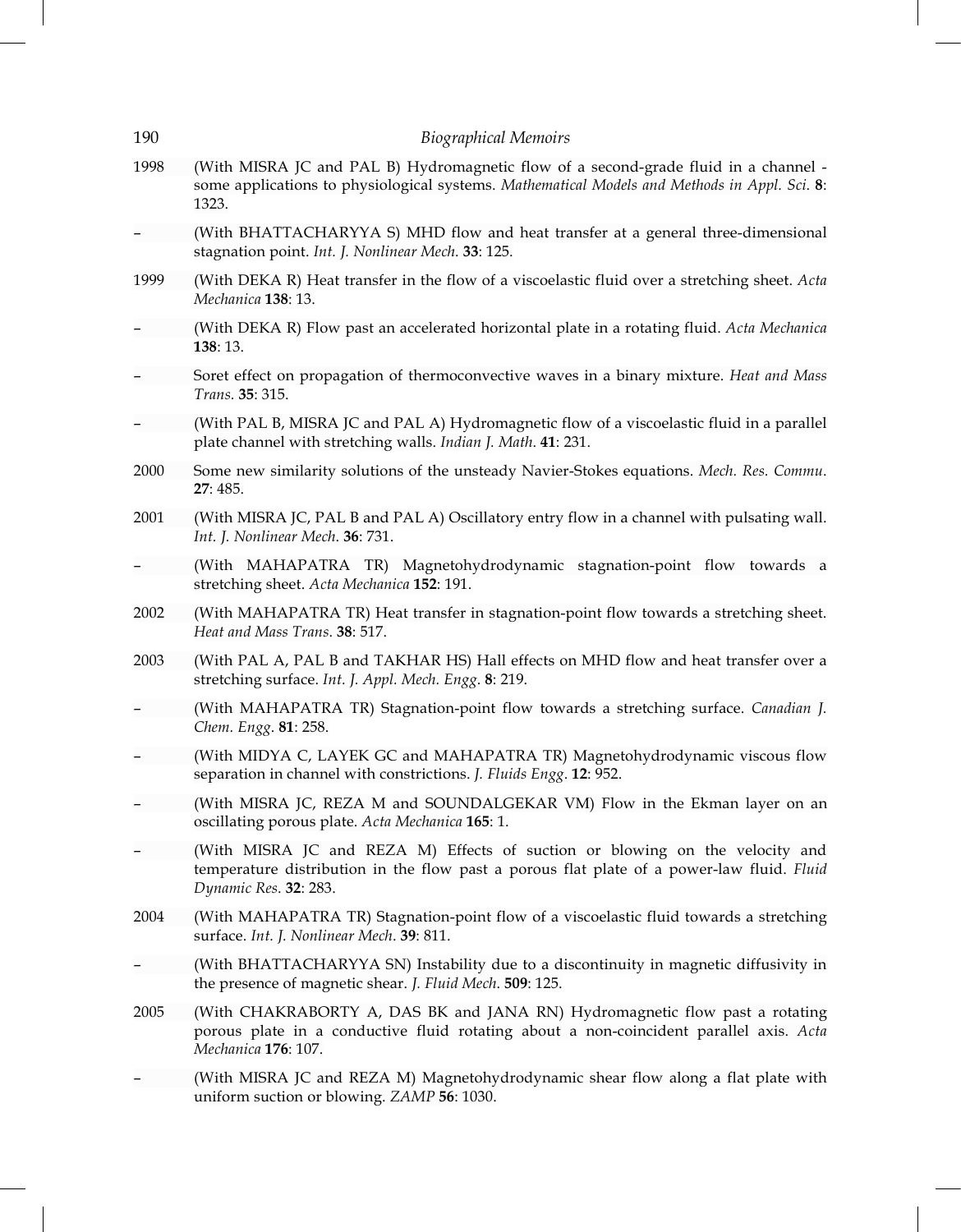- 2005 (With BHATTACHARYYA S, MAHAPATRA S and MAITI DK) Flow separation and heat transfer around a steep-edged surface roughness. *Compu. Fluid Dyn. Journal* **14(2)**: 180-190.
- (With REZA M) Steady two-dimensional oblique stagnation-point flow towards a stretching surface. *Fluid Dyn. Res*. **37**: 334.
- 2006 (With CHAWLA SS and SRIVASTAVA PK) Spin-down of Von Karman flow. *Int. J. Nonlinear Mech*. **41**: 426.
- 2007 (With DEKA RK and DAS SK) Stability of viscous flow driven by an azimuthal pressure gradient between two porous concentric cylinders with radial flow and a radial temperature gradient. *Acta Mechanica* **189**: 73.
- (With MAHAPATRA TR and DHOLEY S) Heat transfer in oblique stagnation point flow of an incompressible viscous fluid towards a stretching surface. *Heat and Mass Trans*. **43**: 767.
- (With REZA M) Shear flow over a rotating porous plate subjected to suction or blowing. *Phys. Fluids* **19**: 073601.
- (With MAHAPATRA TR and DHOLEY S) Momentum and heat transfer in the magnetohydrodynamic stagnation point flow of a viscoelastic fluid towards a stretching surface. *Meccanica* **42**: 263.
- (With DEKA RK) Stability of Taylor-Couette magnetoconvection with radial temperature gradient and constant heat flux at the outer cylinder. *J Fluids Engg., Trans ASME* **129**: 302.
- (With MAHAPATRA TR and DHOLEY S) Oblique stagnation-point flow of a viscoelastic fluid towards a stretching surface. *Int. J. Nonlinear Mech*. **42**: 484.
- 2008 (With MAITI DK and BHATTACHARYYA S) Stable/unstable stratification in thermosolutal convection in a square cavity. *J. Heat Trans., Trans. ASME* **130**: 122001.
- (With REZA M) Momentum and heat transfer in the flow of a viscoelastic fluid past a porous flat plate subject to suction or blowing. *Int. J. Fluid Thermal Engg*. **1(3)**: 140.
- (With LAYEK GC and MIDYA C) Influences of suction and blowing on vortex shedding behind a square cylinder in a channel. *Int. J. Nonlinear Mech.* **43**: 979.
- 2009 (With MAHAPATRA TR and NANDY SK) Magnetohydrodynamic stagnation-point flow of a power-law fluid towards a stretching surface. *Int. J. Nonlinear Mech*. **44**: 123.
- (With CHAWLA SS and SRIVASTAVA PK) Rotationally symmetric flow over a rotating disk. *Int. J. Nonlinear Mech*. **44**: 717.
- (With MAHAPATRA TR and DHOLEY S) Analytical solution of magnetohydrodynamic stagnation-point flow of a power-law fluid towards a stretching surface. *Appl. Math. Compu*. **215**: 1696.
- (With MAHAPATRA TR and DHOLEY S) Stability of hydromagnetic Dean flow between two arbitrarily spaced concentric circular cylinders in the presence of a uniform axial magnetic field. *Phys. Letters,* Section A: General, Atomic and Solid State Physics **373**: 4338.
- 2011 (With MAHAPATRA TR and NANDY SK) Momentum and heat transfer in MHD stagnation-point flow over a shrinking sheet. *J. Appl. Mech*., *Trans. ASME* **78**: 021015.
- (With GURIA M and JANA RN) Hall effects on the magnetohydrodynamic shear flow past an infinite porous flat plate subjected to uniform suction or blowing. *Int. J. Nonlinear Mech*. **46**: 1057.